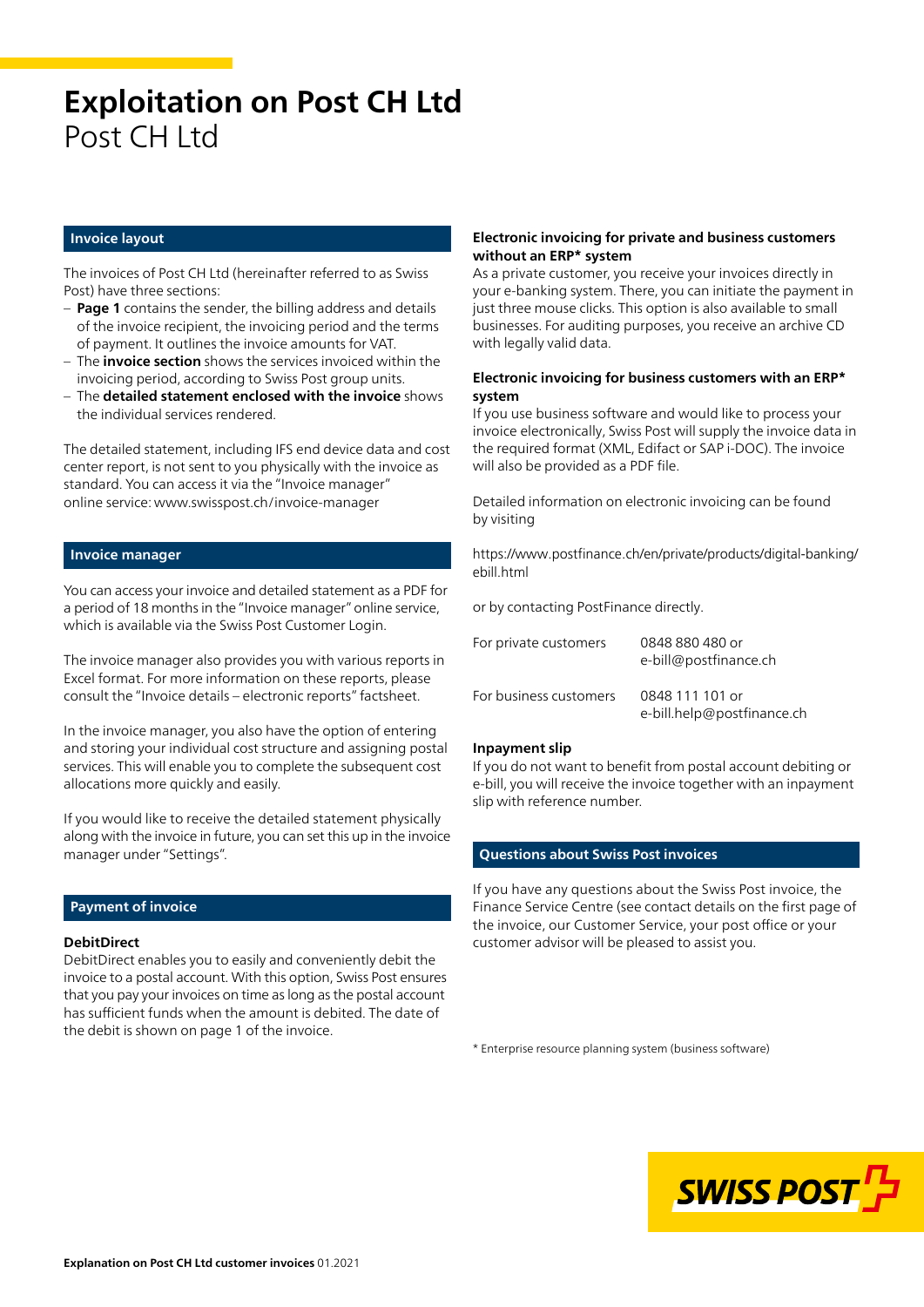## **Page 1**

- 1. Here you will find all relevant details concerning the sender of the invoice (address, contact details, account details, VAT no.).
- 2. This section contains the invoice recipient and the invoicing period. If the client differs to the invoice recipient or a different payer is defined, this information can also be found here.
- 3. Here you will find the VAT summary of the invoiced services.
- 4. The total amount paid in advance is shown here. You will also find the payment method and the due date in this section.

| Post CH AG<br>Finanzen<br>Servicecenter Finanzen Ost<br>Postfach 411<br>9001 St. Gallen | $\mathbf{1}$                                                                                                                  |                                       |                 |                                                                  |                   |                                                |
|-----------------------------------------------------------------------------------------|-------------------------------------------------------------------------------------------------------------------------------|---------------------------------------|-----------------|------------------------------------------------------------------|-------------------|------------------------------------------------|
| Tel.: +41 58 448 91 10<br>Fax: +41 58 667 39 01<br>rechnungpost.fo@post.ch              |                                                                                                                               |                                       |                 | E.SCF.Ost, Postfach 411, 9001 St. Gallen                         |                   |                                                |
|                                                                                         | Postal account 49-999999-9<br>IBAN CH37 0900 0000 8001 3502 0<br>BIC POFICHBEXXX<br>UID no. CHE-116.302.542 MWST              |                                       |                 | Musterhans Empfänger AG<br>Bahnhofstrasse 10<br>2502 Biel/Bienne |                   |                                                |
|                                                                                         | Debtor no. 24 / 43 000 000                                                                                                    |                                       |                 |                                                                  |                   |                                                |
|                                                                                         | Invoice ref. no. 599 999 999                                                                                                  |                                       |                 |                                                                  |                   |                                                |
| Page 1                                                                                  | Invoice date 05 02.2019<br>Payable (net) by 07 03.2019<br>Invoice period 01.01.2019 - 31.01.2019                              | $\overline{2}$                        |                 |                                                                  |                   |                                                |
|                                                                                         | Client<br>Musterhans AG                                                                                                       | Payer<br>Musterhans Zahler AG         |                 |                                                                  |                   |                                                |
| <b>Summary</b>                                                                          | Bahnhofstrasse 10<br>2502 Biel/Bienne<br>Invoice 2 999 999 999                                                                | Bahnhofstrasse 10<br>2502 Biel/Bienne | <b>VAT</b><br>℅ | CHF<br>excl. VAT                                                 | CHF<br><b>VAT</b> | CHF<br>Total                                   |
| $\overline{3}$<br><b>Total</b>                                                          | Total services/products subject to VAT<br>Total services/products excl. VAT<br>Total IFS franking system prepaid              |                                       | 8.00            | 13'759.18<br>7'569.90                                            | 1'100.73<br>0.00  | 14'859.91<br>7'569.90<br>22'429.81<br>$-62.40$ |
| Rounding difference<br>4                                                                | Total in favour of Post CH Ltd                                                                                                |                                       |                 |                                                                  |                   | $-0.01$<br>22'367.40                           |
|                                                                                         | The invoice will be paid by the payer listed above.<br>Post CH Ltd sends all addressed domestic letter mail carbon neutrally. |                                       |                 |                                                                  |                   |                                                |

NB: If your invoice does not have the same layout as in the example, then the service you have received has been invoiced in a specific way. If you have any questions, please contact the sender office, our Customer Service, your post office or your customer advisor.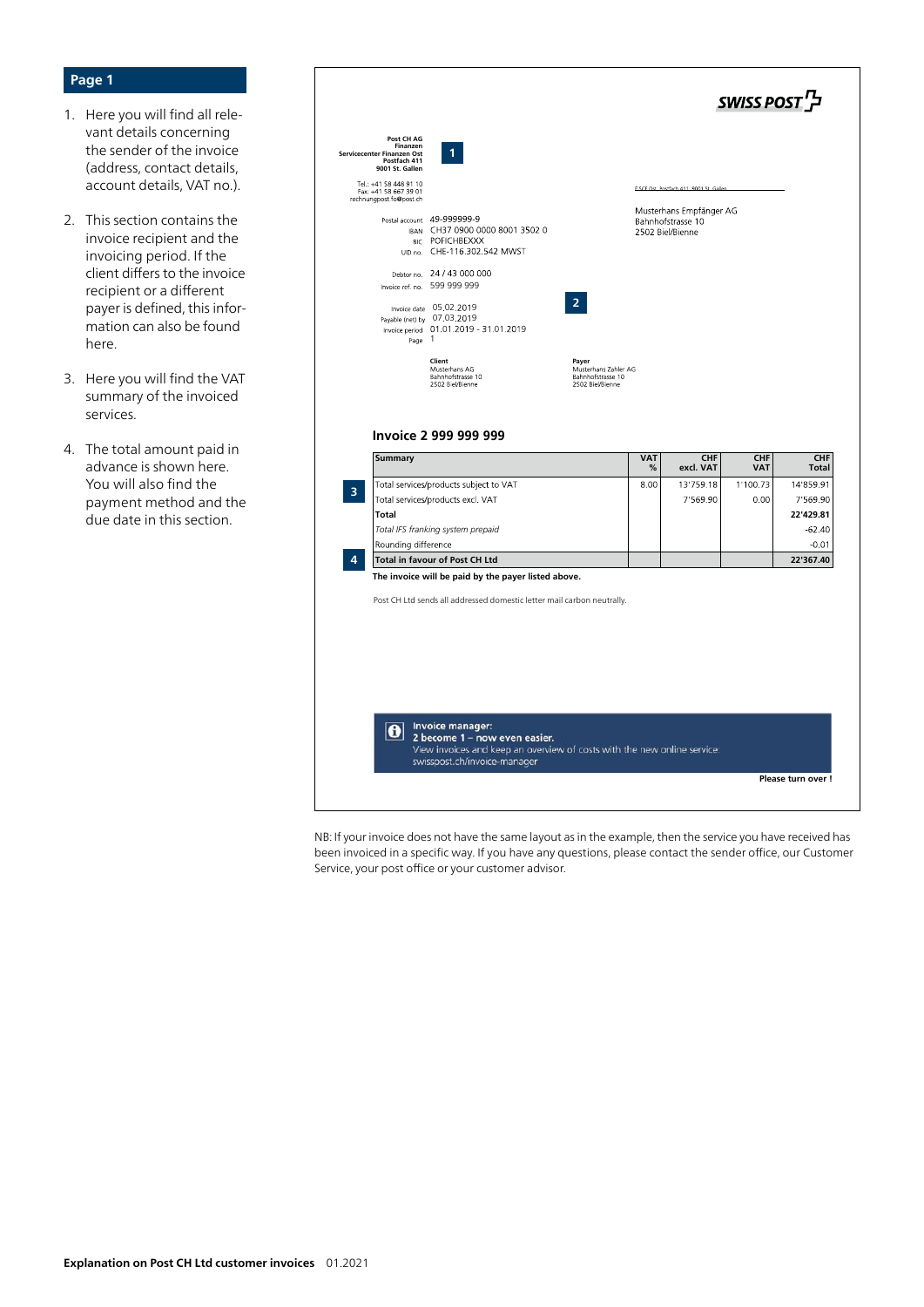## **Invoice section**

- 5. The services are listed in the relevant service group under each Group unit of Swiss Post.
- 6. The invoice contains the description of the service s used, the quantity, the individual price and VAT information (i=including VAT, e=excluding VAT, s=no VAT), if applicable, and the relevant VAT rate as well as the net and gross total per service used.
- 7. The basic and additional services are listed sepa rately.
- 8. Discounts and supple ments are clearly indicated and explained in foot notes.
- 9. Services franked using the intelligent franking system (IFS) or paid for in advance online are indi cated in italics.
- 10. The services are consoli dated per group unit.

| 24 / 43 000 000<br>Debtor no.<br>2 999 999 999<br>Invoice<br>599 999 999<br>Invoice ref. no.<br>Invoice date 05.02.2019<br>Page 2 |        |      |                          |              | ל SWISS POST                  |                               |
|-----------------------------------------------------------------------------------------------------------------------------------|--------|------|--------------------------|--------------|-------------------------------|-------------------------------|
| Charged services 01.-31.01.2019<br>Service/product                                                                                | Volume | Unit | CHF<br><b>Unit price</b> | VAT<br>% tax | <b>CHF Total</b><br>excl. VAT | <b>CHF Total</b><br>incl. VAT |
|                                                                                                                                   |        |      |                          |              |                               |                               |
| PostMail                                                                                                                          |        |      |                          |              |                               |                               |
| <b>Mail National</b>                                                                                                              |        |      |                          |              |                               |                               |
| <b>Addressed mailings</b>                                                                                                         |        |      |                          |              |                               |                               |
| A-Mail Standard letter                                                                                                            |        |      |                          |              |                               |                               |
| Letter standard                                                                                                                   | 7'023  | 6    | $0.915$ e                | 8.00         | 6'426.05                      | $6'940.13$ 1)                 |
| B-Post Standard single                                                                                                            |        |      |                          |              |                               |                               |
| Letter standard                                                                                                                   | 6'000  |      | 0.775 e                  | 8.00         | 4'650.00                      | $5'022.00$ 1)                 |
| 1) Individual prices letters PM                                                                                                   |        |      |                          |              |                               |                               |
| Sales eligible for discount                                                                                                       | 8      |      |                          | 8.00         | 11'076.05                     | 11'962.13                     |
| Contractual volume discount 1.00%                                                                                                 |        |      |                          | 8.00         | $-110.76$                     | $-119.62$                     |
| Sub-total Addressed mailings<br>Sub-total Mail National                                                                           |        |      |                          |              | 10'965.29<br>10'965.29        | 11'842.51<br>11'842.51        |
| <b>Mail International</b>                                                                                                         |        |      |                          |              |                               |                               |
| Letters                                                                                                                           |        |      |                          |              |                               |                               |
| Letter PRIORITY                                                                                                                   |        |      |                          |              |                               |                               |
| Standard letter Europe                                                                                                            | 5'005  |      | 1.50 s                   |              | 7'507.50                      | 7'507.50                      |
| Letter ECONOMY                                                                                                                    |        |      |                          |              |                               |                               |
| Standard letter Europe (IFS-franked prepaid)                                                                                      | 9<br>6 |      | 1.40 s                   |              | 8.40                          | 8.40                          |
| Sub-total Letters                                                                                                                 |        |      |                          |              | 7'515.90                      | 7'515.90                      |
| <b>Letters Additional services</b>                                                                                                |        |      |                          |              |                               |                               |
| Registered international                                                                                                          |        |      |                          |              |                               |                               |
| Req. letter, intern. (IFS-franked prepaid)                                                                                        | 6      |      | 6.00 s                   |              | 36.00                         | 36.00                         |
| Intern. advice of delivery                                                                                                        |        |      |                          |              |                               |                               |
| Advice of delivery intern. (IFS-franked prepaid)                                                                                  | 6      |      | 3.00 s                   |              | 18.00                         | 18.00                         |
| Sub-total Letters Additional services<br>Sub-total Mail International                                                             |        |      |                          |              | 54.00<br>7'569.90             | 54.00<br>7'569.90             |
| <b>Total PostMail</b>                                                                                                             | 10     |      |                          |              | 18'535.19                     | 19'412.41                     |
|                                                                                                                                   |        |      |                          |              |                               |                               |
| <b>PostLogistics</b>                                                                                                              |        |      |                          |              |                               |                               |
| <b>Express, Parcel national</b>                                                                                                   |        |      |                          |              |                               |                               |
| <b>Basic services Parcels</b>                                                                                                     |        |      |                          |              |                               |                               |
| PostPac Economy                                                                                                                   |        |      |                          |              |                               |                               |
| up to 2 kg                                                                                                                        | 195    |      | 7.00 i                   | 8.00         | 1'263.89                      | 1'365.002                     |
| PostPac Priority                                                                                                                  |        |      |                          |              |                               |                               |
| up to 2 kg                                                                                                                        | 205    |      | 9.00 i                   | 8.00         | 1'708.33                      | $1'845.00$ 2)                 |
| 2) Parcels                                                                                                                        |        |      |                          |              |                               |                               |
| Sales eligible for discount                                                                                                       |        |      |                          | 8.00         | 2'972.22                      | 3'210.00                      |
| Monthly volume discount 6.00%                                                                                                     |        |      |                          | 8.00         | $-178.33$                     | $-192.60$                     |
| Sub-total Basic services Parcels                                                                                                  |        |      |                          |              | 2'793.89<br>2'793.89          | 3'017.40<br>3'017.40          |
| Sub-total Express, Parcel national                                                                                                |        |      |                          |              |                               |                               |
|                                                                                                                                   |        |      |                          |              |                               |                               |
|                                                                                                                                   |        |      |                          |              |                               |                               |

Unit price: i=incl. VAT, e=excl. VAT, s=without VAT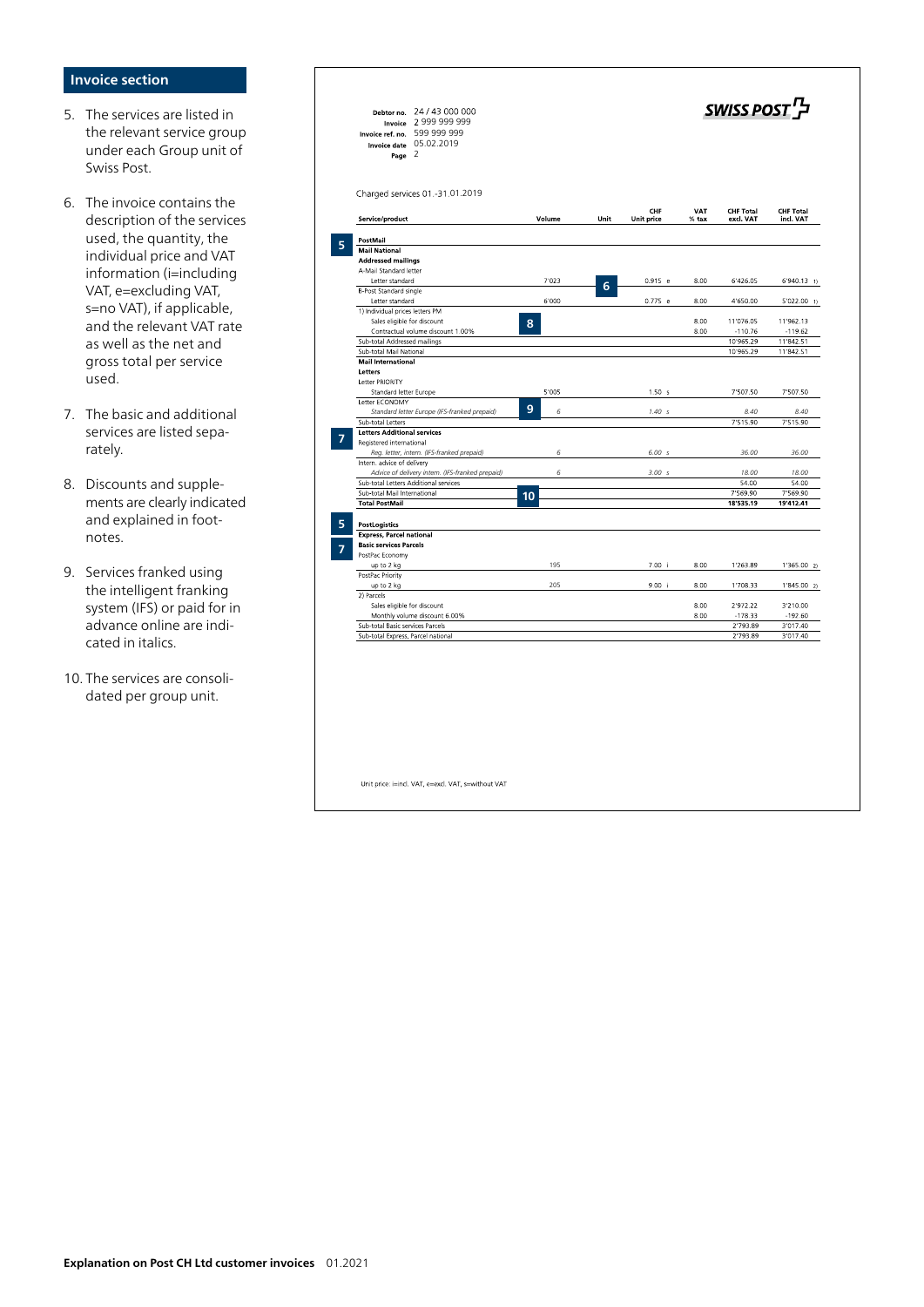## **Invoice section**

- 10. The services are consolidated per group unit.
- 11. Various general information and footnotes.

| Debtor no. 23 / 43 000 000<br>Invoice 2 999 999 999<br>Invoice ref. no. 599 999 999<br>Invoice date 05.02.2019<br>Page $3$ |        |      |                          |                | SWISS POST <sup>T</sup>                   |                                           |
|----------------------------------------------------------------------------------------------------------------------------|--------|------|--------------------------|----------------|-------------------------------------------|-------------------------------------------|
| Service/product<br>10<br><b>Total PostLogistics</b>                                                                        | Volume | Unit | CHF<br><b>Unit price</b> | VAT<br>$%$ tax | <b>CHF Total</b><br>excl. VAT<br>2'793.89 | <b>CHF Total</b><br>incl. VAT<br>3'017.40 |
| <b>Total PostMail</b>                                                                                                      |        |      |                          |                | 18'535.19                                 | 19'412.41                                 |
| <b>Total PostLogistics</b>                                                                                                 |        |      |                          |                | 2'793.89                                  | 3'017.40                                  |
| Total                                                                                                                      |        |      |                          |                | 21'329.08                                 | 22'429.81                                 |
| 1) Sales eligible for discount Individual prices letters PM<br>2) Sales eligible for discount Parcels                      |        |      |                          |                |                                           |                                           |
| Thank you, your order is important to us.                                                                                  |        |      |                          |                |                                           |                                           |
| Once the period allowed for payment has expired, default interest will be charged at a rate of 5%.                         |        |      |                          |                |                                           |                                           |
| Please also report any changes of address to the Finance Service Centre.                                                   |        |      |                          |                |                                           |                                           |
| If you have any questions, please contact your post office, your customer advisor or the Finance Serice Centre.            |        |      |                          |                |                                           |                                           |
| Information and instructions concerning customer invoices can be found online at www. swisspost.ch/bill                    |        |      |                          |                |                                           |                                           |
| Post CH Ltd sends all addressed domestic letter mail carbon neutrally.                                                     |        |      |                          |                |                                           |                                           |
|                                                                                                                            |        |      |                          |                |                                           |                                           |
|                                                                                                                            |        |      |                          |                |                                           |                                           |
|                                                                                                                            |        |      |                          |                |                                           |                                           |
|                                                                                                                            |        |      |                          |                |                                           |                                           |
|                                                                                                                            |        |      |                          |                |                                           |                                           |
|                                                                                                                            |        |      |                          |                |                                           |                                           |
|                                                                                                                            |        |      |                          |                |                                           |                                           |
|                                                                                                                            |        |      |                          |                |                                           |                                           |
|                                                                                                                            |        |      |                          |                |                                           |                                           |
|                                                                                                                            |        |      |                          |                |                                           |                                           |
|                                                                                                                            |        |      |                          |                |                                           |                                           |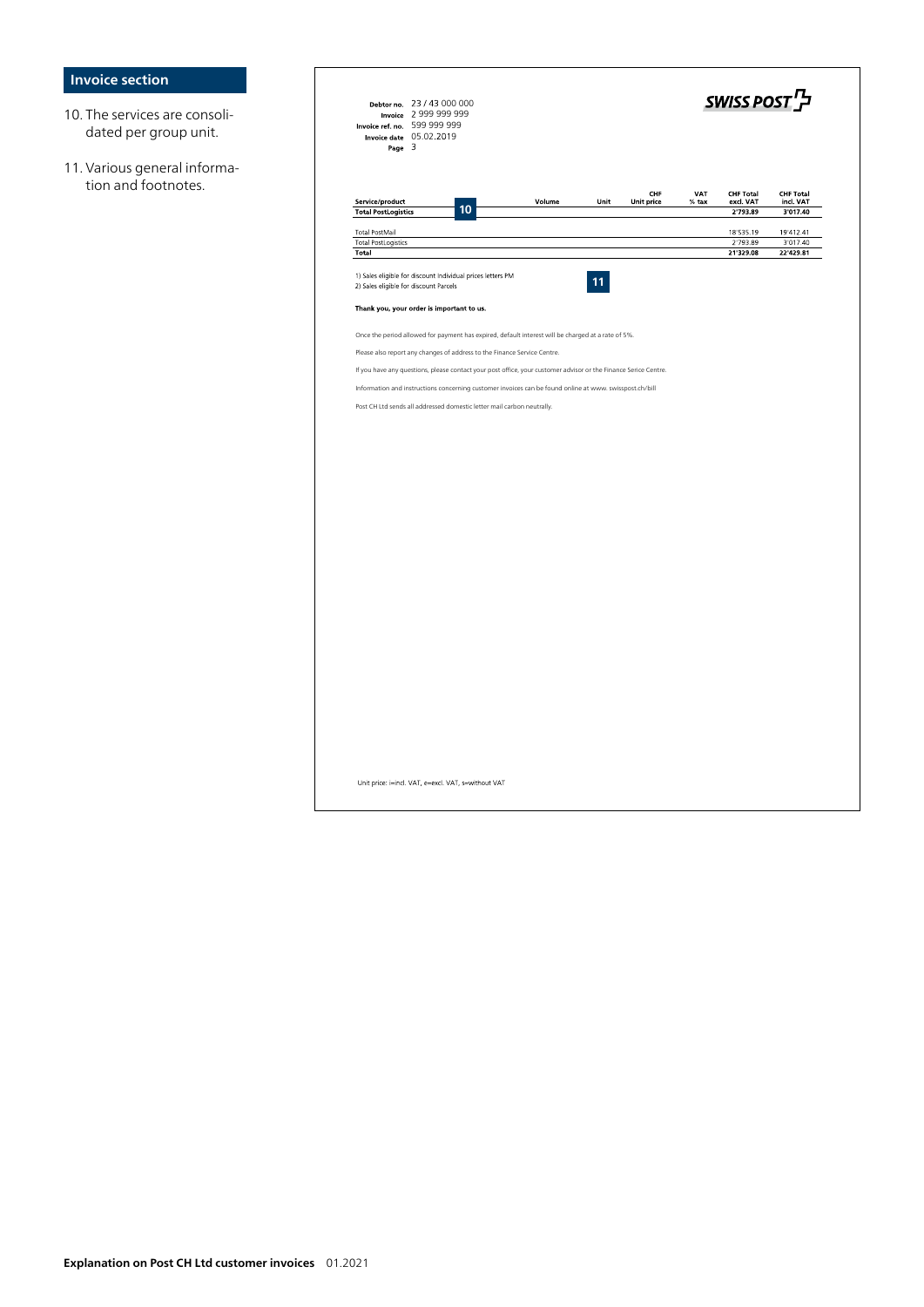|          | 981650158009130579                                                                                                                                      |        | Customer ref. n_RngL_FormNr310_Verz500_TF9a |                                                                                                                          |                                                                            |            |           |                                                             | Place mailed 4617 Gunzgen                    |                                                                                                              |                                                                                                  |
|----------|---------------------------------------------------------------------------------------------------------------------------------------------------------|--------|---------------------------------------------|--------------------------------------------------------------------------------------------------------------------------|----------------------------------------------------------------------------|------------|-----------|-------------------------------------------------------------|----------------------------------------------|--------------------------------------------------------------------------------------------------------------|--------------------------------------------------------------------------------------------------|
| Customer | 16                                                                                                                                                      |        |                                             |                                                                                                                          | 17                                                                         |            |           | 18                                                          |                                              |                                                                                                              |                                                                                                  |
|          |                                                                                                                                                         |        |                                             |                                                                                                                          | CHF                                                                        | CHF        |           |                                                             |                                              |                                                                                                              |                                                                                                  |
| 15       |                                                                                                                                                         |        |                                             |                                                                                                                          | Unit price                                                                 | Unit price |           |                                                             |                                              |                                                                                                              | CHF<br>incl. VAT                                                                                 |
|          |                                                                                                                                                         |        |                                             |                                                                                                                          |                                                                            |            |           |                                                             |                                              |                                                                                                              |                                                                                                  |
| 7'000    | 7'023                                                                                                                                                   | 1.00 i | 6'502.78                                    | 7'023.00                                                                                                                 | 0.915                                                                      | 0.9882     | 6'426.05  | 6'940.13                                                    | 6'361.79                                     | 8.00                                                                                                         | 6'870.73                                                                                         |
|          |                                                                                                                                                         |        |                                             |                                                                                                                          |                                                                            |            |           |                                                             |                                              |                                                                                                              |                                                                                                  |
|          | 6'000                                                                                                                                                   | 0.85 i | 4'722.22                                    | 5'100.00                                                                                                                 | 0.775                                                                      | 0.837      | 4'650.00  | 5'022.00                                                    | 4'603.50                                     | 8.00                                                                                                         | 4'971.78                                                                                         |
|          |                                                                                                                                                         |        |                                             |                                                                                                                          |                                                                            |            |           |                                                             |                                              |                                                                                                              |                                                                                                  |
| 5'000    | 5'005                                                                                                                                                   | 1.50 s | 7'507.50                                    | 7'507.50                                                                                                                 | 1.50                                                                       | 1.50       | 7'507.50  | 7'507.50                                                    | 7'507.50                                     |                                                                                                              | 7'507.50<br>19'350.01                                                                            |
|          |                                                                                                                                                         |        | <b>Comments</b>                             |                                                                                                                          |                                                                            |            |           |                                                             |                                              |                                                                                                              |                                                                                                  |
|          |                                                                                                                                                         |        |                                             |                                                                                                                          |                                                                            |            |           |                                                             | CHF                                          |                                                                                                              | CHF<br>ind, VAT                                                                                  |
|          |                                                                                                                                                         | 205    |                                             |                                                                                                                          |                                                                            |            |           |                                                             |                                              |                                                                                                              | 1'734.30                                                                                         |
|          |                                                                                                                                                         | 195    |                                             |                                                                                                                          |                                                                            |            |           |                                                             |                                              |                                                                                                              | 1'283.10                                                                                         |
|          |                                                                                                                                                         |        |                                             |                                                                                                                          |                                                                            |            |           |                                                             |                                              |                                                                                                              | 3'017.40                                                                                         |
|          | declaration<br>A-Mail Standard letter<br>B-Post Standard single<br>Standard letter Europe<br>Franking licence no. 40281353<br><b>Consecutive number</b> | Number | Number Unit price<br>Number<br>400          | CHF<br>14<br>excl. VAT<br>18'732.50<br>Parcel Post easy (see also processing statement www.swisspost.ch/online-services) | <b>Declaration after Swiss Post check</b><br>CHF<br>incl. VAT<br>19'630.50 | excl. VAT  | incl. VAT | CHF with individual prices<br>CHF<br>excl. VAT<br>18'583.55 | CHF<br>incl. VAT<br>19'469.63<br>calculation | CHF<br>excl. VAT<br>18'472.79<br><b>CHF before discount</b><br>incl. VAT<br>1'845.00<br>1'365.00<br>3'210.00 | <b>CHF after discount calculation</b><br>VAT<br>%<br><b>CHF after discount calculation</b><br>18 |

### **Detailed statement for invoice**

- 12. Here you will find the most important information about the invoice with detailed information given below. This is indicated at the top of every new page.
- 13. The header information of each detailed statement block contains specifics such as directory number, reference and dispatch information. Here you will also find the franking licence number used by Swiss Post to allocate the services acquired to the correct invoice recipient.
- 14. In the "Declaration after Swiss Post check" column, you will find the individual prices as per the catalogue price and VAT information (i=including VAT, e=excluding VAT, s=no VAT)
- 15. The volume you declare on the delivery note is recorded in the "Customer declaration" column. If a different amount is determined during Swiss Post's check, the amount in the "Customer declaration" column is crossed out.
- 16. The volume as determined during Swiss Post's check is recorded in the "Declaration after Swiss Post check" column. If the sums deviate, the volume is indicated in italics.
- 17. Your individual contractual prices are shown in the "CHF with individual prices" column.
- 18. You will find the discounted amount in the "CHF after discount calculation" column. The column is added up and shows you the total amount to be invoiced for this directory.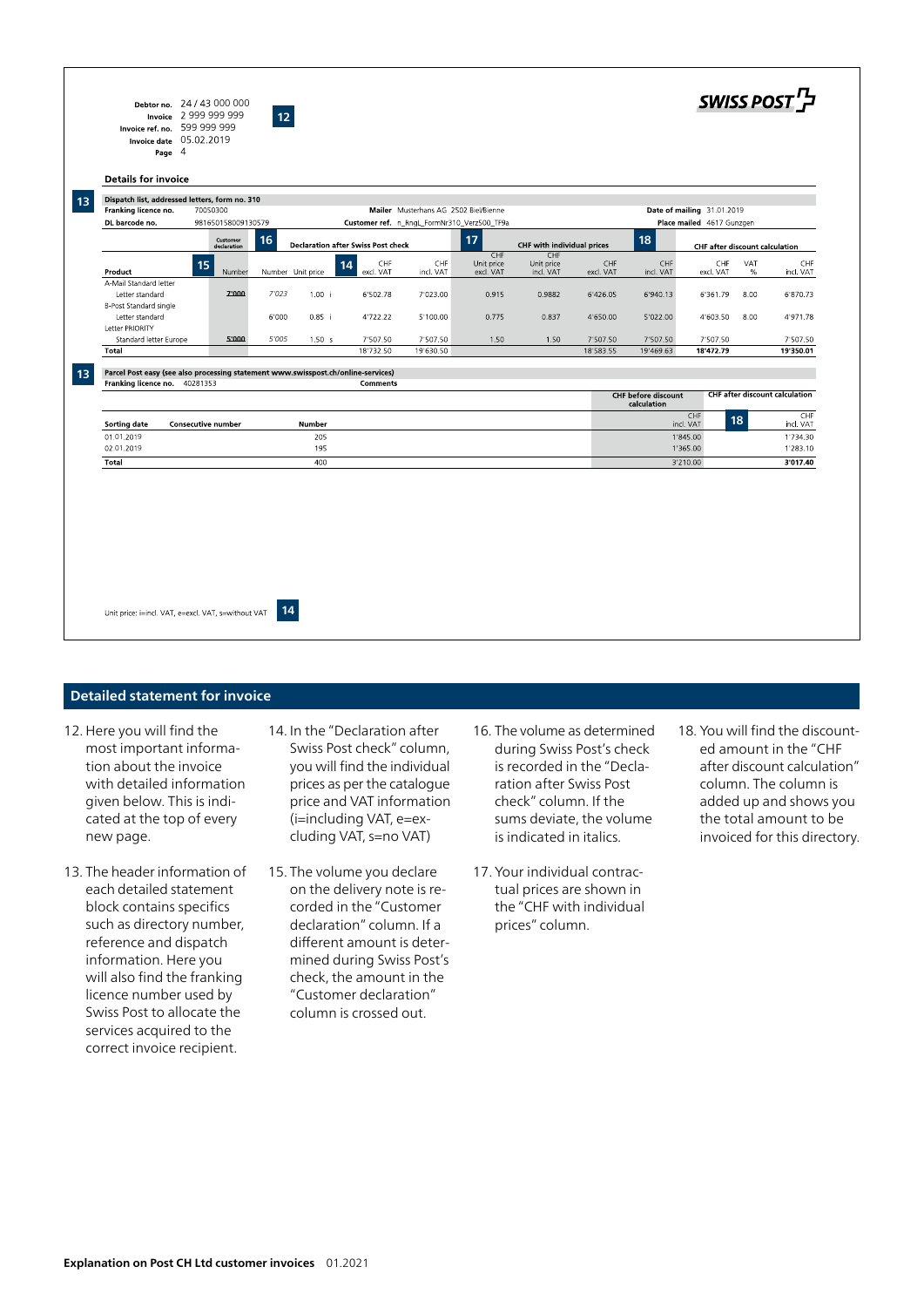| Debtor no. 22 / 43 000 000                                                                 |                |                              |                      | SWISS POST                     |
|--------------------------------------------------------------------------------------------|----------------|------------------------------|----------------------|--------------------------------|
| Invoice no. 2 604 928 291                                                                  |                |                              |                      |                                |
|                                                                                            |                |                              |                      |                                |
| Invoice ref. no. 599 999 999                                                               |                |                              |                      |                                |
| Invoice date 05.02.2019                                                                    |                |                              |                      |                                |
| Page $3$                                                                                   |                | 19                           |                      |                                |
| <b>Details for invoice</b>                                                                 |                |                              |                      |                                |
| <b>IFS franking systems</b><br>Franking licence no. 7654321                                | Period 10.2019 | Monitoring post office Zug 1 |                      |                                |
|                                                                                            |                |                              |                      |                                |
| <b>IFS account</b>                                                                         | Date           | <b>Credits In CHF</b>        | <b>Debits In CHF</b> | IFS credit balance In CHF      |
| <b>Balance for previous period</b>                                                         |                |                              |                      | 0.00                           |
| Debit for reload of terminal                                                               | 26.01.2019     |                              | 500.00               | $-500.00$                      |
| Credit to postal account                                                                   | 27.01.2019     | 500.00                       |                      | 0.00                           |
| <b>Balance for current period</b>                                                          |                |                              |                      | 0.00                           |
| <b>Terminal data</b>                                                                       | Date           | <b>Credits In CHF</b>        | <b>Debits In CHF</b> | Terminal credit balance In CHF |
|                                                                                            |                |                              |                      | 258.25                         |
| Remaining IFS machine balance for previous period<br>IFS-franked items; transmission dated | 23.01.2019     |                              | 192.80               | 65.45                          |
| Loading of IFS franking machine to IFS account                                             | 26.01.2019     | 500.00                       |                      | 565.45                         |
| IFS-franked items; transmission dated                                                      | 26.01.2019     |                              | 20.20                | 545.25                         |
| IFS-franked items; transmission dated                                                      | 27.01.2019     |                              | 69.90                | 475.35                         |
|                                                                                            |                |                              |                      | 475.35                         |
| Remaining IFS machine balance for current period                                           |                |                              |                      |                                |
|                                                                                            |                |                              |                      |                                |
|                                                                                            |                |                              |                      |                                |
|                                                                                            |                |                              |                      |                                |
|                                                                                            |                |                              |                      |                                |
|                                                                                            |                |                              |                      |                                |
|                                                                                            |                |                              |                      |                                |
|                                                                                            |                |                              |                      |                                |
|                                                                                            |                |                              |                      |                                |
|                                                                                            |                |                              |                      |                                |
|                                                                                            |                |                              |                      |                                |
|                                                                                            |                |                              |                      |                                |
|                                                                                            |                |                              |                      |                                |
| Unit price: i=incl. VAT, e=excl. VAT, s=without VAT                                        |                |                              |                      |                                |

# **Detailed statement for invoice**

19. At the end of the detailed statement, customers with an intelligent franking system (IFS) obtain a summary of the IFS account and the balance on the terminal.